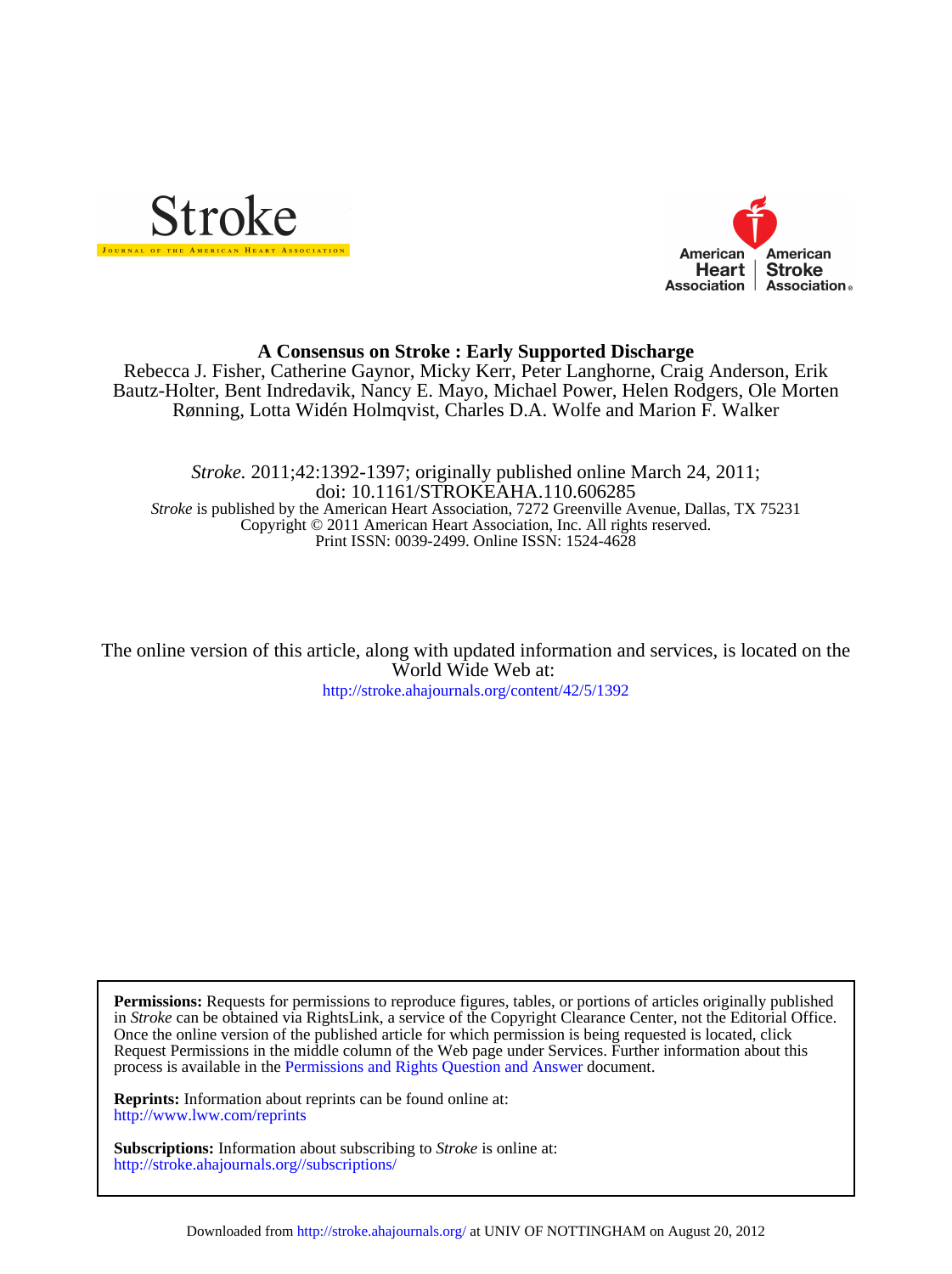# **A Consensus on Stroke Early Supported Discharge**

Rebecca J. Fisher, PhD; Catherine Gaynor, MB, FRCP; Micky Kerr, PhD; Peter Langhorne, MD, PhD; Craig Anderson, PhD; Erik Bautz-Holter, MD, PhD; Bent Indredavik, MD, PhD; Nancy E. Mayo, PhD; Michael Power, FRCP; Helen Rodgers, MBChB, FRCP; Ole Morten Rønning, MD; Lotta Widén Holmqvist, RPT, PhD; Charles D.A. Wolfe, MD; Marion F. Walker, PhD

- *Background and Purpose*—Research evidence supporting Early Supported Discharge (ESD) services has been summarized in a Cochrane Systematic Review. Trials have shown that ESD can reduce long-term dependency and admission to institutional care and reduce the length of hospital stay. No adverse impact on the mood or well-being of patients or carers has been reported. With the implementation of many national and international stroke initiatives, we felt it timely to reach consensus about ESD among trialists who contributed to the review.
- *Methods*—We used a modified Delphi approach with 10 ESD trialists. An agreed list of statements about ESD was generated from the Cochrane review and three rounds of consultation completed. ESD trialists rated statements regarding team composition, model of team work, intervention, and success.
- *Results*—Consensus of opinion (75% agreement) was obtained on 47 of the 56 statements. Multidisciplinary, specialist stroke ESD teams should plan and co-ordinate both discharge from hospital and provide rehabilitation in the community. Specific eligibility criteria (safety, practicality, medical stability, and disability) need to be followed to ensure this service is provided for mild to moderate stroke patients who can benefit from ESD. Length of stay in hospital, patient and carer outcome measures and cost, need to be routinely audited.
- *Conclusions*—We have created a consensus document that can be used by commissioners and service providers in implementing ESD services. Our aim is to promote the use of recommendations derived from research findings to facilitate successful implementation of stroke services nationally and internationally. **(***Stroke***. 2011;42:1392-1397.)**

**Key Words:** evaluation  $\blacksquare$  health policy  $\blacksquare$  health services research  $\blacksquare$  patient discharge  $\blacksquare$  rehabilitation  $\blacksquare$  stroke delivery  $\blacksquare$  stroke management

**Many** stroke services in the United Kingdom are now in the process of implementing early supported discharge (ESD) services designed to accelerate the discharge of stroke patients admitted to hospital and provide rehabilitation at home. It was hypothesized that such schemes could improve stroke patient care by providing a seamless transfer from hospital to home and enable patients to be rehabilitated in their home environment.<sup>1</sup> The evidence in support of ESD has been cumulative. In 2005, an individual patient data meta-analysis (11 trials,  $n=1597$ , confirmed in a later review (12 trials,  $n=1659$ ),

concluded that appropriately resourced ESD services provided for a selected group of stroke patients can reduce long term dependency and admission to institutional care as well as reducing the length of hospital stay.2,3 No adverse impact was observed on the mood or subjective health status of patients or carers. The greatest benefits were seen in services providing a coordinated ESD team and with patients who had mild-to-moderate disability.

The Stroke Improvement Programme, funded by the Department of Health to implement the National Stroke Strategy 2007,4 has recently launched a national accelerated program

Bo Norrving, MD, PhD, was the Consulting Editor for this paper.

Correspondence to Rebecca Fisher, PhD, CLAHRC NDL, Stroke Rehabilitation Theme, 9 Triumph Road, Jubilee Campus, University of Nottingham, Nottingham NG7 2GT, UK. E-mail rebecca.fisher@nottingham.ac.uk

© 2011 American Heart Association, Inc.

*Stroke* **is available at http://stroke.ahajournals.org DOI: 10.1161/STROKEAHA.110.606285**

Received October 20, 2010; accepted December 28, 2010.

From the CLAHRC NDL (Nottinghamshire, Derbyshire & Lincolnshire) Stroke Rehabilitation Theme (R.J.F., M.K., M.W.), Community Health Sciences, University of Nottingham, UK; Nottingham University Hospitals NHS Trust (C.G.), Nottingham, UK; Division of Cardiovascular and Medical Sciences (P.L.), University of Glasgow, Glasgow, UK; The George Institute for International Health (C.A.), Royal Prince Alfred Hospital and University of Sydney, Australia; Department of Physical Medicine and Rehabilitation (E.B.), Oslo University Hospital, Ulleval and University of Oslo, Oslo, Norway; Department of Medicine, St Olavs Hospital, and Department of Neuroscience (B.I.), Norwegian University of Science and Technology, Trondheim, Norway; Division of Clinical Epidemiology (N.E.M.), McGill University, Health Center, Montreal, Canada; Queen's University Belfast and the Stroke Unit (M.P.), Ulster Hospital, Ulster, UK; Institute for Ageing and Health (H.R.), Newcastle University, Newcastle, UK; Department of Neurology, Akershus University Hospital (O.R.), Akershus, Norway; Division of Physiotherapy, Department of Neurobiology, Care Sciences and Society, and Division of Neurology, Department of Clinical Neuroscience (L.W.H.), Karolinska Institute, Stockholm, Sweden; Division of Health and Social Care (C.D.A.W.), Kings College London and Guy's and St Thomas' NHS Trust, London, UK.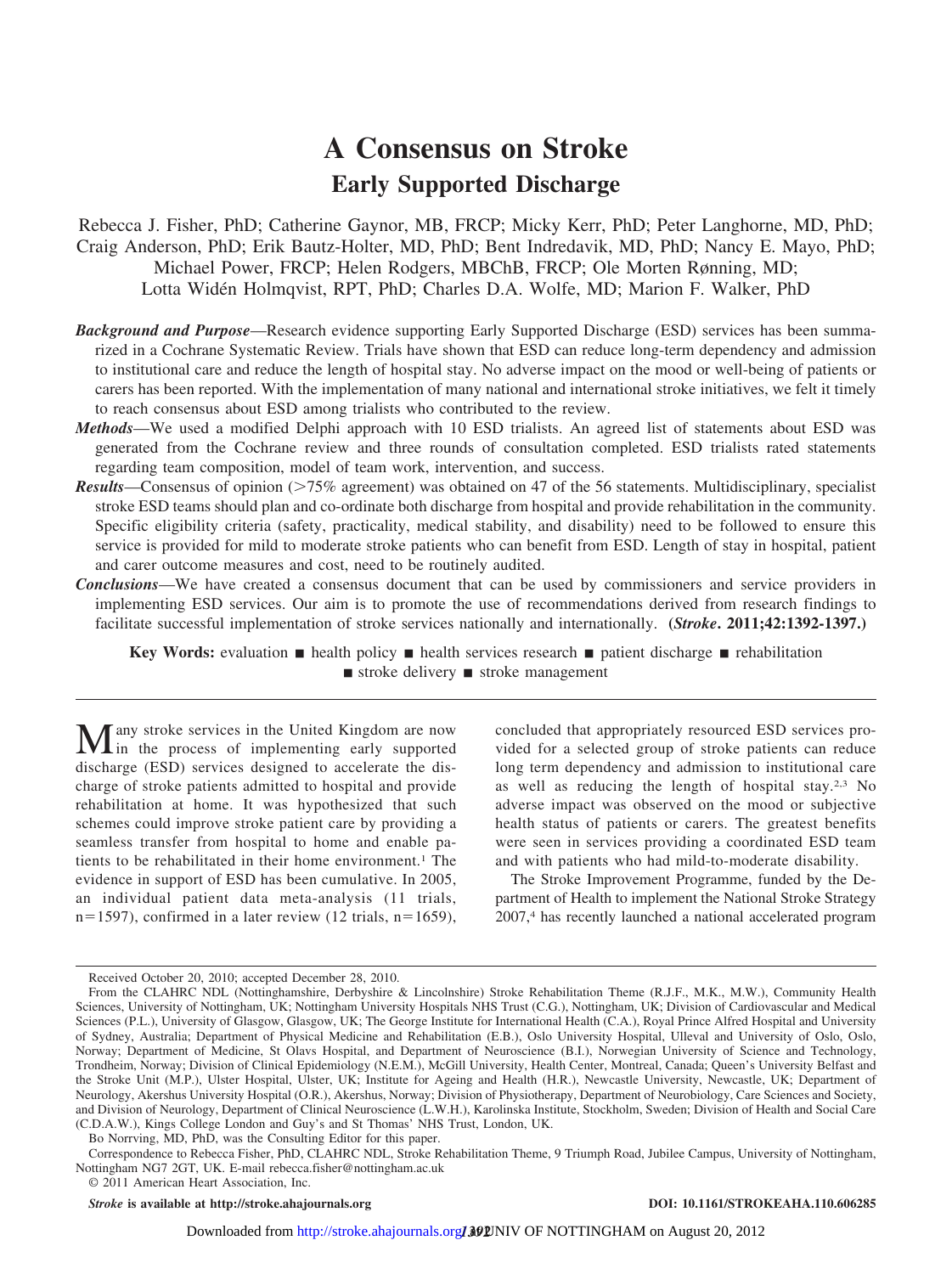featuring the implementation of ESD services across the United Kingdom. While there is robust evidence to support the recommendations for ESD services,<sup>2,3,5</sup> clarity and detail around the model of ESD service commissioners and service providers should implement is still required. Given the Stroke Improvement Programme initiative, we felt it timely to establish what elements of an ESD team trialists believe are most effective.

#### **Methods**

Whereas systematic reviews distil down key results on the effectiveness of an intervention (does ESD work?), consensus methods such as a modified Delphi technique can be used to explore differences in scientific opinion on the details of the intervention.<sup>6,7</sup> Our aim was to reach consensus on key elements of an ESD service and identify issues that remain unresolved.

We chose an international panel of experts on the effectiveness and benefits of ESD as tested in randomized control trials, based on the Cochrane systematic review.2 Representatives of each ESD trial team were identified and nine of eleven ESD trialists, in addition to Professor Langhorne himself, responded to an invitation to take part. This group also included a representative from the additional 12th trial featured in the later 2007 ESD review.3 Our research team drafted a list of statements about ESD with the aim to provide a consensus on the findings of the Cochrane Systematic Review and provide a consensus on aspects of ESD that were not explicitly mentioned in the review but that we felt were relevant to clinical practice.

In accordance with a modified Delphi process,6,7 ten ESD trialists were asked to indicate whether statements should be included or rejected in future rounds of the consensus process. Since each of the statements in round 1 were picked to be included by at least one of the ESD trialists (with free text submitted by the trialists prompting minor rewording of some of the statements) round 2 featured almost an identical set of statements to round 1. In round 2, panelists were asked to indicate their level of agreement with each statement, with the option to make comments via free text as appropriate. Panelists were asked to complete the form with the Cochrane systematic review in mind, rather than focusing on the particular trial they were involved in. Consensus of agreement was determined by 75% (or above) of panelists giving "strongly agree" or "agree" responses (combined score); similarly consensus was also reached if 75% of panelists gave "disagree" or "strongly disagree" responses.6 Statements for which consensus had not been reached were circulated again in round 3 and trialists were given the opportunity to review their level of agreement with each statement, in light of the group response. Final consensus levels for each statement and the median response were calculated.

Free text comments from all three rounds of the modified Delphi process were analyzed qualitatively. Consensus headings (team composition, model of team work, intervention, and success) allowed a degree of top-down structure to be imposed on the data, which complemented the bottom-up thematic approach to the analysis.8 This iterative form of content analysis involved coding the free text according to themes, which were then subject to further review and interpretation. A computer aided qualitative data analysis software package, Nvivo8 (QSR International, 2009), was used.

### **Results**

An ESD consensus document was created listing statements that the ESD trialists as a group had reached consensus agreement on, statements that the group had reached consensus and disagreed on, and statements that the group were unable to reach consensus on. Consensus of opinion  $(>=75\%$ agreement) was obtained on 47 of the 56 statements. Clear guidelines are provided by these statements and for brevity's

sake, these will not be discussed further. Statements commented on below are those that were informed by free text from the trialists.

#### **Team Composition and Model of Team Work**

ESD trialists agreed that an ESD team (Table 1) should be based in the hospital and disagreed that an ESD team should be based in the community (Table 2). Our interpretation of this, informed by free text supplied by trialists, would be that the effectiveness of the ESD service relies on cooperative and collaborative decision making between ESD and acute services. How the ESD service could play a role in the discharge from an acute setting (eg, a stroke unit), through core stroke-specific rehabilitation activities, and then provide support and have care responsibilities at later stages of the patient journey, was a theme that emerged from the free text analysis.

*"ESD teams do much more than just rehabilitation. Signposting to key services, psychological support, and linking closely with other agencies is very important."*

#### **Intervention**

ESD trialists suggested that some flexibility was required in how patients are admitted to an ESD service; allowing expert decision making and judgment rather than being tied rigidly to scores (Table 3). This is supported by the fact that ESD trialists were unable to reach consensus on whether patients eligible for early supported discharge would have sufficient cognitive function and ability to consent to being referred to an ESD service.

*"Eligibility criteria that are too strict are self defeating. I feel the hospital stroke team should liaise with ESD team to reach agreement on who would benefit based on need not disability scores (eg, patient with severe dysphasia) may be suitable but have high Barthel."*

#### **Success**

Effectiveness of ESD services could be indicated by measureable outcomes: scores derived from standardized tests to measure patient functionality and resource use measures such as length of stay on ward and readmission rates (Table 4). Success could also be judged by subjective feelings (eg, satisfaction of both patient and carer). Unlike randomized controlled trials in which a control group of patients is used as a comparator, ESD teams in practice would be measuring changes in outcome measures at admission to, and discharge from, the ESD service.

#### **Areas for Additional Consideration**

The definition of ESD team membership was an emerging theme, with debate over the key knowledge, skills and abilities deemed to be an essential component of the ESD service. Flexibility in how this is organized and the nature of involvement of some staff was suggested. Further qualitative analysis indicated that the skills mix and overall composition of the ESD team should involve access to stroke specific therapists and clinicians, but allow for some flexibility, as illustrated below: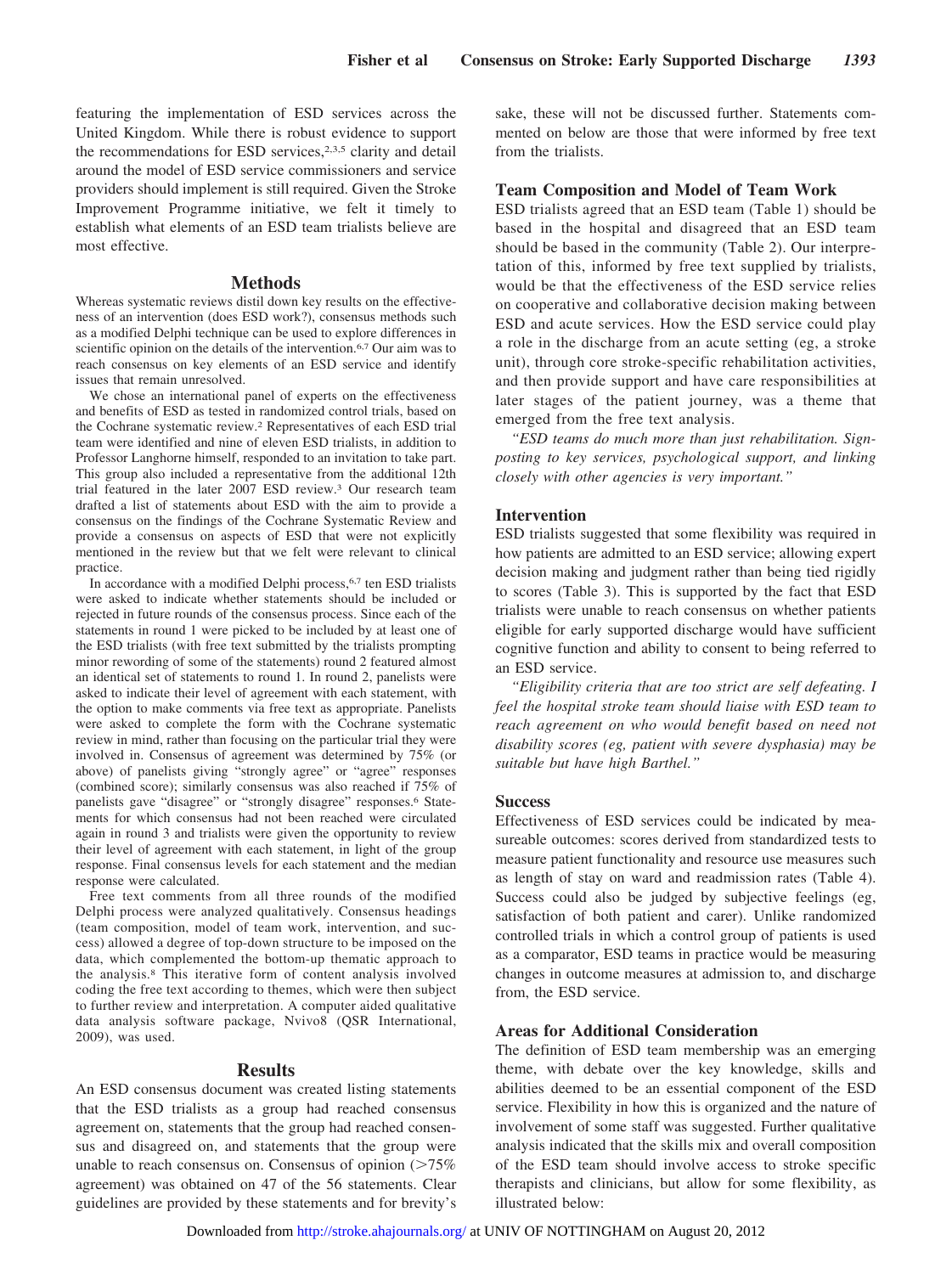### **Table 1. Consensus Document on Implementation of Early Supported Discharge Services Regarding Team Composition**

|                                                                                                                             | Median         | Respondents Who<br>Agree* or |                 |
|-----------------------------------------------------------------------------------------------------------------------------|----------------|------------------------------|-----------------|
| <b>Statement</b>                                                                                                            | Response       | Disagreet (%)                | Respondents (N) |
| Members of the early supported discharge team should have specialist knowledge in stroke care                               | Strongly agree | 100                          | 10              |
| An early supported discharge team should be multidisciplinary                                                               | Strongly agree | 90                           | 10              |
| A typical early supported discharge team should comprise                                                                    |                |                              |                 |
| Physiotherapist                                                                                                             | Strongly agree | 100                          | 10              |
| Occupational therapist                                                                                                      | Strongly agree | 100                          | 10              |
| Nurse                                                                                                                       | Strongly agree | 100                          | 9               |
| Speech and language therapist                                                                                               | Agree          | 100                          | 10              |
| Physician                                                                                                                   | Agree          | 100                          | 9               |
| Social worker                                                                                                               | Agree          | 90                           | 10              |
| Secretary                                                                                                                   | Agree          | 80                           | 10              |
| Rehabilitation assistant‡                                                                                                   | Agree          | 60                           | 10              |
| A representative quide for the composition of an early supported discharge team<br>(for a 100-patient-per-year caseload) is |                |                              |                 |
| 1.0 Physiotherapist                                                                                                         | Strongly agree | 100                          | 10              |
| 1.0 Occupational Therapist                                                                                                  | Strongly agree | 100                          | 10              |
| 0.4 Speech and Language Therapist                                                                                           | Agree          | 100                          | 10              |
| 0-0.5 Social Worker                                                                                                         | Agree          | 100                          | 9               |
| $0-1.2$ Nurse                                                                                                               | Agree          | 89                           | 9               |
| 0.1 Physician                                                                                                               | Agree          | 80                           | 10              |
| 0.25 Assistant‡                                                                                                             | Agree          | 70                           | 10              |

\*Combined percentages of "strongly agree" and "agree" responses.

†Combined percentages of "strongly disagree" and "disagree" responses.

‡Consensus was not reached.

*"Stroke physician must be available but not necessarily within the team,"* and likewise, it was felt to be *"important to have access to social worker and speech therapist, but it is not necessary to have them as a part of the team."*

A distinction was also made between roles based on opinion, *"advice and guidance"* and one focused on providing active intervention and therapy. Consensus was not reached on the role of rehabilitation assistants (support

#### **Table 2. Consensus Document on Implementation of Early Supported Discharge Services Regarding Model of Team Work**

|                                                                                                                                                                                                 | Median          | Respondents Who<br>Agree* or |                 |
|-------------------------------------------------------------------------------------------------------------------------------------------------------------------------------------------------|-----------------|------------------------------|-----------------|
| Statement                                                                                                                                                                                       | Response        | Disagreet (%)                | Respondents (N) |
| Each patient should be assigned a key worker (specific staff member responsible)                                                                                                                | Strongly agree  | 100                          | 10              |
| An early supported discharge team should be organised by a team coordinators                                                                                                                    | Strongly agree  | 100                          | 10              |
| An early supported discharge team should plan and coordinate both discharge from hospital and<br>provide rehabilitation and support in the community                                            | Strongly agree  | 90                           | 10              |
| An early supported discharge team should meet on a weekly basis                                                                                                                                 | Strongly agree  | 90                           | 10              |
| An early supported discharge team should be based in the hospitals                                                                                                                              | Agree           | 80                           | 10              |
| An early supported discharge team should plan and coordinate discharge from hospital and then<br>pass on responsibility of rehabilitation and support in the community-to-community-based teams | <b>Disagree</b> | 90                           | 10              |
| An early supported discharge team should be based in the community.                                                                                                                             | <b>Disagree</b> | 80                           | 10              |
| An early supported discharge team's main role is to ensure early discharge from hospital<br>to home#                                                                                            | Agreell         | 50                           | 10              |
| The recommendations in the Cochrane Systematic Review relate only to early supported<br>discharge teams operating in urban settings#                                                            | Agree           | 70                           | 10              |

\*Combined percentages of "strongly agree" and "agree" responses.

†Combined percentages of "strongly disagree" and "disagree" responses.

‡Consensus was not reached.

§Not explicitly mentioned in the review but considered relevant to clinical practice.

-Mode is listed because median was not an integer.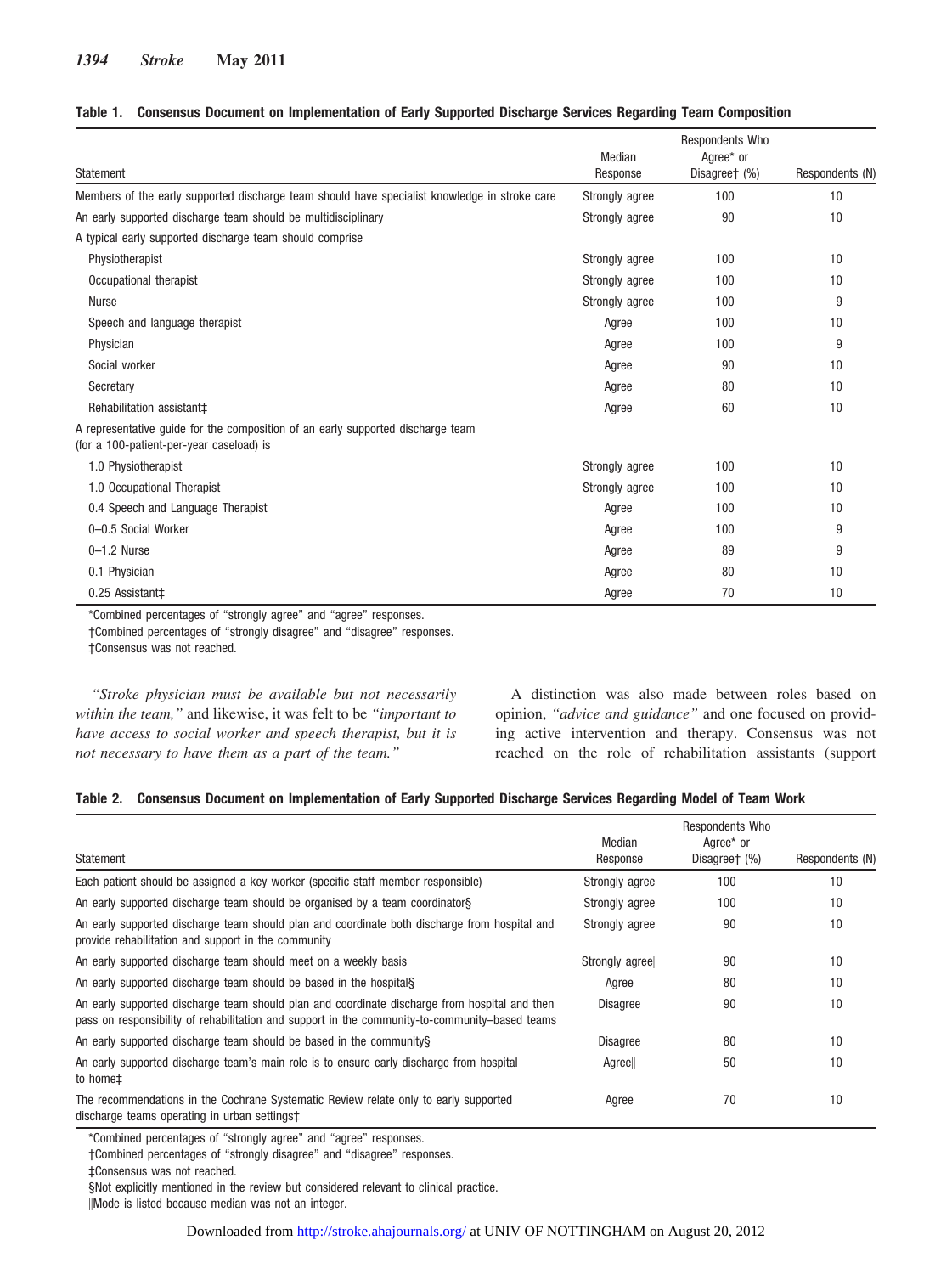|  |  |  | Table 3. Consensus Document on Implementation of Early Supported Discharge Services Regarding Intervention |  |  |  |  |  |  |
|--|--|--|------------------------------------------------------------------------------------------------------------|--|--|--|--|--|--|
|--|--|--|------------------------------------------------------------------------------------------------------------|--|--|--|--|--|--|

| Statement                                                                                                                                                                                      | Median<br>Response | Respondents Who<br>Agree* or<br>Disagreet (%) | Respondents (N) |
|------------------------------------------------------------------------------------------------------------------------------------------------------------------------------------------------|--------------------|-----------------------------------------------|-----------------|
| Eligibility decisions for early supported discharge should be based on whether the patient is able<br>to live safely back at homes                                                             | Strongly agree     | 89                                            | 9               |
| Eligibility decisions for early supported discharge should be based, in part on practicality<br>(whether the patient living within the local area)                                             | Strongly agree     | 80                                            | 10              |
| Hospital staff should identify patients for early supported discharge                                                                                                                          | Strongly agree     | 80                                            | 10              |
| Early supported discharge team staff should identify patients for early supported discharge                                                                                                    | Agree              | 100                                           | 10              |
| Specific eligibility criteria for early supported discharge should be followed                                                                                                                 | Agree              | 100                                           | 10              |
| Eligibility decisions for early supported discharge should be based in part on the patient's level<br>of disability (eq. Barthel score)                                                        | Agree              | 100                                           | 10              |
| Eligibility decisions for early supported discharge should be based on the patient's medical<br>stability                                                                                      | Agree              | 100                                           | 10              |
| The length of intervention offered by an early supported discharge team should be based on the<br>existence and type of other community-based stroke services operating in the areas           | Agree              | 80                                            | 10              |
| Most patients eligible for early supported discharge would have a Barthel score of between<br>10/20 and 17/20                                                                                  | Agree              | 80                                            | 10              |
| Patients eligible for early supported discharge would be able to transfer safely from bed to chair<br>(ie, can transfer safely with one with an able carer, or independently if living alone)§ | Agree              | 80                                            | 10              |
| Patients eligible for early supported discharge would have sufficient cognitive function and ability<br>to consent to being referred to an ESD service‡§                                       | Agree              | 70                                            | 10              |
| The intervention carried out by an early supported discharge team should take place for as long<br>as required, dictated by the patient's needs <sup>t§</sup>                                  | <b>Disagree</b>    | 70                                            | 10              |
| The intervention carried out by an early supported discharge team should take place over a<br>fixed period‡§                                                                                   | <b>Disagree</b>    | 60                                            | 10              |

\*Combined percentages of "strongly agree" and "agree" responses.

†Combined percentages of "strongly disagree" and "disagree" responses.

‡Consensus was not reached.

§Not explicitly mentioned in the review but considered relevant to clinical practice.

-Mode is listed because median was not an integer.

workers) within ESD teams. However, the trialists did identify a clear need for *"specific specialist training in aspects of rehabilitation, community care, and stroke"* for support staff.

Consensus was not reached on the length of intervention offered by an ESD team. However, ESD trialists agreed that the length of intervention should be *"for as long as they need and benefit from it,"* and based on the existence and type of other community based stroke services operating in the area. This suggests that local issues would need to inform decisions around the time limitation of the ESD intervention. Such adaptation to local contextual service demands and requirements was also raised in free text comments regarding rural ESD services, which will typically deal with fewer patients, dispersed over greater distances. Subsequently, there can be implications for how these services are resourced as illustrated by the following comments:

*"Traveling times mean that face-to-face contact with the team will be reduced. This means more staffing either allied health professionals or trained care assistants."*

ESD trialists did not reach consensus on whether ESD teams should routinely collect data on carer's subjective health status score/quality of life or general health/mood evaluation. Free text comments from trialists, suggests specific measures of carer's stress, strain, and burden may be more useful.

#### **Discussion**

This consensus document on ESD provides core guidelines about the key elements of an effective ESD service and makes research findings, from the Cochrane systematic review on ESD, accessible to service providers and commissioners.2 Such an approach has not been previously adopted, and offers an innovative method to inform commissioning.

There were aspects of an ESD service that the ESD trialists could not reach consensus on. One reason for this could be because of limitations of the approach we used. Statements used in this consensus activity were generated either directly from the 2005 Cochrane systematic review on ESD or were statements we felt relevant to clinical practice. Despite reminders, when responding to statements it was apparent that particular trial characteristics were often at the forefront of the ESD trialists' minds, rather than the systematic review. This will have inevitably translated into disagreement about certain statements, resulting in lack of consensus. Although we offered the option of free text, our aim was to focus on transferable and generic key elements of an ESD service, rather than unpick particular features of ESD services the expert panel may be involved in. Another drawback of this approach is that some statements may be interpreted in different ways. For example, the fact that ESD trialists did not reach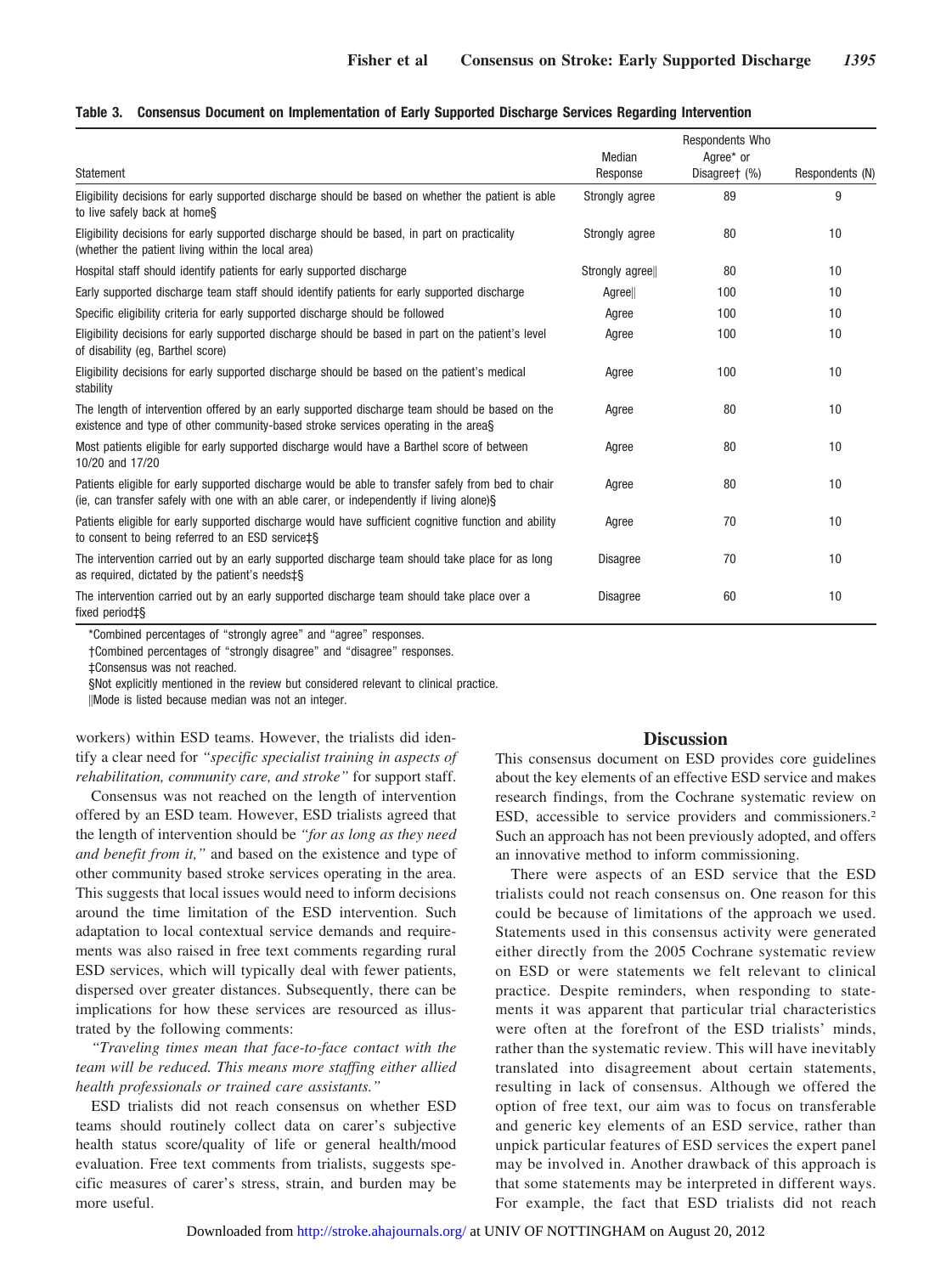#### **Table 4. Consensus Document on Implementation of Early Supported Discharge Services Regarding Success**

|                                                                                                                                                         |                        | Respondents Who            |                 |
|---------------------------------------------------------------------------------------------------------------------------------------------------------|------------------------|----------------------------|-----------------|
| Statement                                                                                                                                               | <b>Median Response</b> | Agree* or<br>Disagreet (%) | Respondents (N) |
| An early supported discharge team should routinely record the following standardized<br>outcome measures                                                |                        |                            |                 |
| A measure of the degree of dependence/stroke severity, eg Barthel score                                                                                 | Strongly agree         | 100                        | 10              |
| A measure of activities of daily living (ADL) ability                                                                                                   | Strongly agree         | 100                        | 10              |
| Patient's satisfaction with ESD services                                                                                                                | Agree                  | 100                        | 9               |
| Carer's satisfaction with ESD services                                                                                                                  | Agree                  | 90                         | 10              |
| Patient's subjective health status score/quality of life measure                                                                                        | Agree                  | 80                         | 10              |
| Patient's general health/mood evaluation                                                                                                                | Agree                  | 80                         | 10              |
| Carer's subjective health status score/quality of life measure‡                                                                                         | <b>Disagree</b>        | 60                         | 10              |
| Carer's general health/mood evaluation‡                                                                                                                 | <b>Disagree</b>        | 60                         | 10              |
| Success of an early supported discharge service would be indicated by                                                                                   |                        |                            |                 |
| The annual cost of the early supported discharge team should be less or equal<br>to the annual savings made by reduction in length of stay in hospitals | Agree                  | 100                        | 10              |
| An average increase in activities of daily living (eg, Nottingham extended ADL)                                                                         | Agree                  | 100                        | 10              |
| No increase in annual readmission rate to hospital due to stroke related causes                                                                         | Agree                  | 100                        | 10              |
| A significant and consistent reduction in length of stay in hospital by stroke patients                                                                 | Agree                  | 100                        | 9               |
| A consistent reduction of 8 days or more in length of stay in hospital by stroke patients                                                               | Agree                  | 90                         | 10              |
| No significant reduction in the mood score of carerss                                                                                                   | Agree                  | 90                         | 10              |
| An average increase in satisfaction levels shown by carerss                                                                                             | Agree                  | 89                         | 9               |
| No change in institutionalisation rates of stroke patients                                                                                              | Agree                  | 80                         | 10              |
| An average increase in satisfaction levels shown by patients                                                                                            | Agree                  | 78                         | 9               |

Unlike randomized controlled trials, in practice, ESD teams will be unable to make a comparison between ESD and conventional care to evaluate success. Instead, they are likely to be measuring changes in outcome measures recorded by the hospital or at admission to and discharge from the ESD service.

\*Combined percentages of "strongly agree" and "agree" responses.

†Combined percentages of "strongly disagree" and "disagree" responses.

‡Consensus was not reached.

§Not explicitly mentioned in the review but considered relevant to clinical practice.

consensus on the statement "*An ESD team's main role is to ensure early discharge from hospital to home*" (taken directly from the review) does not mean that early discharge is disputed; rather that although this is, of course, one aspect of the ESD service remit, it is by no means the team's only role.

Despite limitations of the approach, lack of consensus for statements indicates uncertainty around some aspects of an ESD service. A key message is that while there are clear core, evidence based elements of an ESD service, there has to be some flexibility and consideration for local issues in terms of how the service is implemented. The role of ESD services in more dispersed rural communities has still not been adequately addressed.2 Similarly, ESD trialists did not reach consensus on the length of intervention that an ESD service should offer, yet there was agreement that consideration of other community based stroke services was required.

Pragmatically, the ESD consensus could not cover every detail relating to ESD. Clear eligibility criteria have been defined yet it remains unclear when it is most optimal to make decisions around referral to ESD. The Consensus is based on trials conducted in a small number of countries, and so its effectiveness in the implementation of ESD in other countries (with contrasting health systems) remains to be evaluated.

This ESD consensus document summarizes key elements of an ESD service and promotes the implementation of evidence based ESD services in local regions. It has been used to inform a collaborative initiative between the Collaboration for Leadership in Applied Health Research and Care, Nottinghamshire, Derbyshire and Lincolnshire and the East Midlands Cardiac and Stroke Network to develop an evidence-based ESD service specification for the East Midlands. We hope to lead the way in developing approaches to facilitate the translation of stroke rehabilitation research into clinical practice and recommend further research into the evaluation of health and cost benefits when ESD services are implemented into local, and in particular rural, areas.

# **Conclusions**

There is a clear message that ESD teams should be stroke specific and multidisciplinary, offering coordinated and planned discharge from hospital and continued rehabilitation when patients are settled at home. The intervention is beneficial for a subset of the patient population; those of mild to moderate stroke severity. Strong links are required between the acute service and the ESD team, with both hospital staff and ESD team members identifying patients. To measure effectiveness, ESD teams should use standardized assess